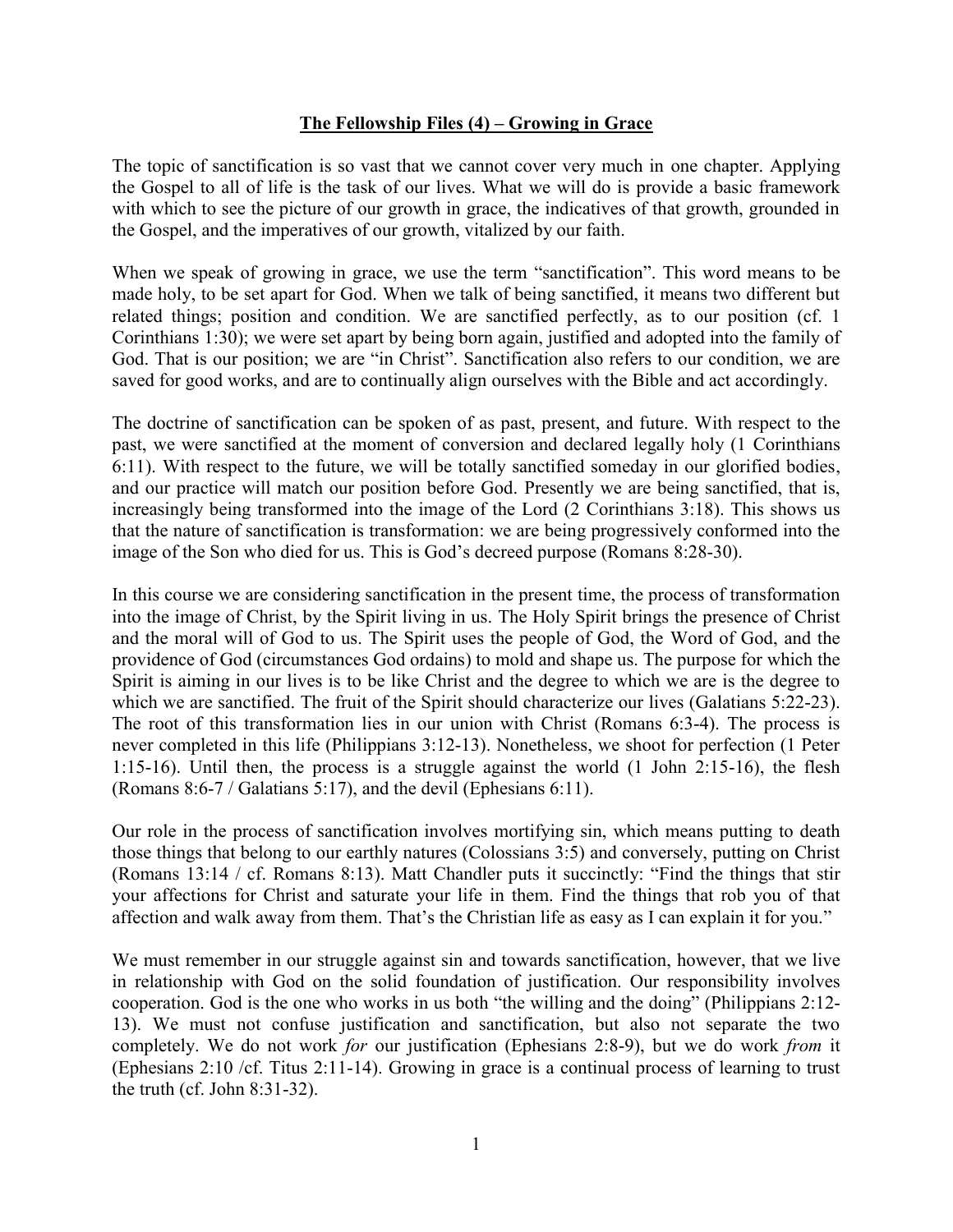**Indicative / Imperative –** The commands to faithful obedience are grounded in the truths of the grace we have been given. It might help you to think of it in these terms. You have the talent, develop the skill. You have the treasure, start investing. You have the grace, use your faith.

- Romans  $12:1-2$  based on all Paul has said about God's plan from chapters  $1-11$ , he then tells us how we should live.
- 1 Corinthians  $6:18-20$  Paul bases his appeal on the Gospel.
- 1 Corinthians 15:58 based on the resurrection, Paul tells us to live all out.
- 2 Corinthians  $7:1$  based on the promises of God we are to clean up.
- Ephesians chapters 1-3 give us the indicatives (this is who you are in Christ), and chapters 4-6 give us the imperatives (this is how you live in accordance with that).

**A Picture of Sanctification** (Philippians 3:8) – Paul not only counted as loss, he actually lost, as we see him here down from his lofty perch and into prison. He did suffer loss; he suffered the loss of prestige, position, popularity, power, and personal well-being. Now he goes on to say that they weren't even loss, but all things are refuse compared to Christ. It isn't like losing anything at all, as his perspective changes. Paul represents the very best that religion, philosophy, tradition, moral excellence, and hard work has to offer – education, intelligence, doctrine, zeal, service, and so on. To be able to sweep aside all that and consider it refuse is to know Jesus experientially as enough. The imperatives of repentance are grounded in the indicatives of the faith God gives us. Holiness is rooted in forgiveness. God's grace is given to us for repentance and it allows us to respond in faith to Him. God is the one changing our minds as we behold Christ and realize Jesus is more beautiful than anything else we would want to hold on to.

**Colossians 1:9-14** – You will grow in your understanding of God's will, be filled with spiritual wisdom and understanding, increase in your knowledge of God, be strengthened with God's power which will produce joy filled patience and endurance as you come to a greater realization that you've already been qualified, delivered, transferred, redeemed, and forgiven.

**Colossians 2:13-15** – things that don't work – Legalism (vs. 16-17) / Mysticism (vs. 18-19) / Asceticism (monasticism) (vs.20-23)

**1 Thessalonians 4:1-8** – the Holy Spirit is the instrument of our holiness.

**2 Peter 1:2-10** – Grace is not opposed to effort, it is opposed to merit.

**1 John 4:9-11** – growth in love for God and man is a true mark of sanctification.

**Pain to Power** (1 Peter 4:1-2) – The truth is that the last part of the verse isn't speaking of Christ but us. It is speaking about us ceasing from sin by suffering in the flesh. This is what Peter is telling us to arm our minds with, this very fact. Christ suffered in the flesh for our sins, most recognize that easily. But now, if *we* will suffer in the flesh then we will realize this power and cease from sin. Not all sin right away or ever, actually, but instead, in a very real way making very real progress in the process of sanctification.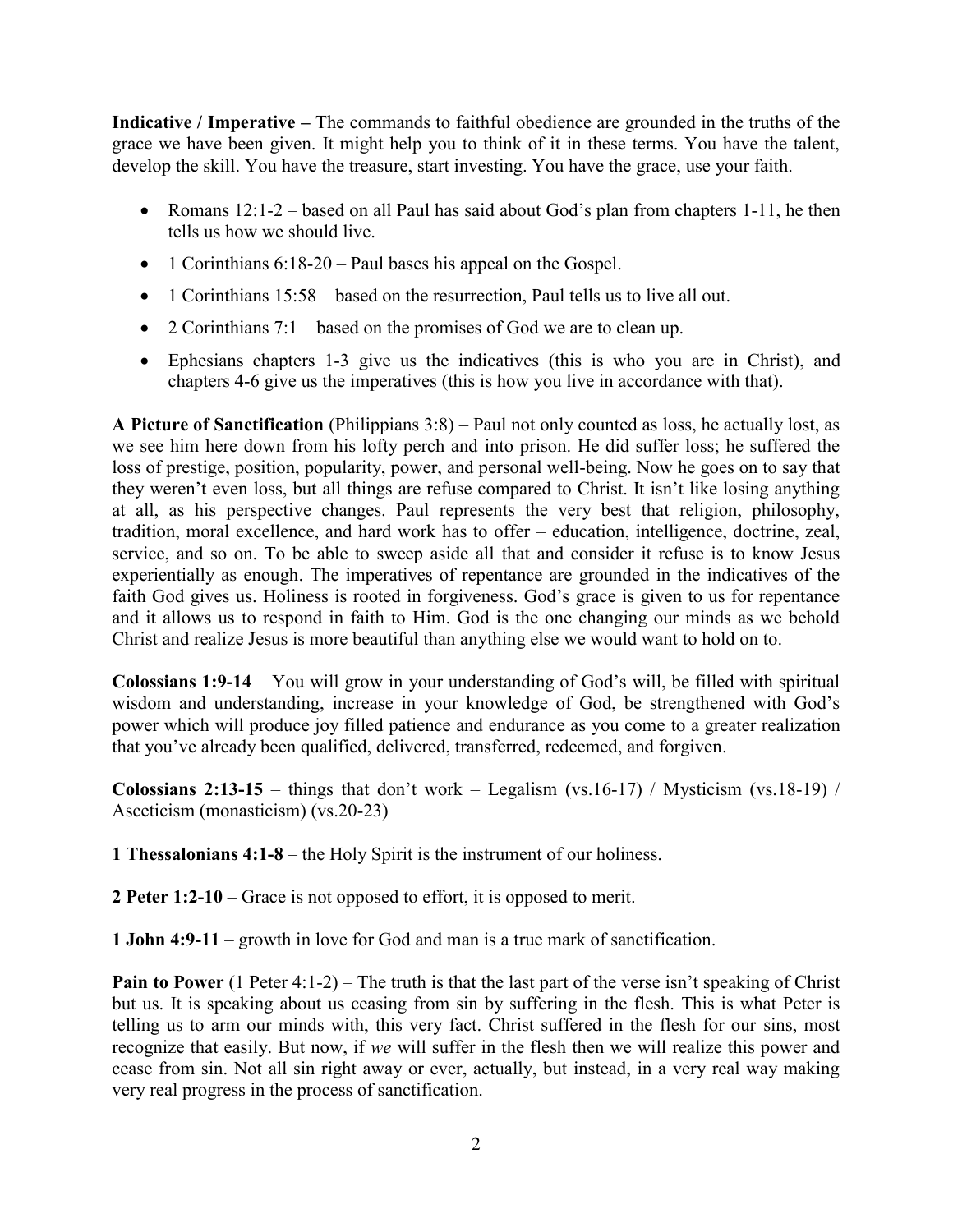We need to count the cost of intimacy with God. The closer we are drawn into Him the more we are exposed to His Holiness and the more aware we are of our own sin. That is painful, kind of like being drawn inch by inch closer to the sun and feeling the searing burning of the heat. Intimacy with God can be a painful place, but we learn to want Him more than we want to avoid that pain. To experientially know the power of God over the power of sin is worth it.

**Walking by the Spirit** (Galatians 5:13-26). The emphasis is on God's activity; the Holy Spirit is doing the driving (vs.18), and producing the fruit (vs. 22-23). Yet it is acted out through faith within our lives. To "walk by the Spirit" is to be led by the Spirit and the Spirit produces fruitfulness. Obviously the Spirit is doing the work, but you are following along in faith. This does involve your own will and you can deviate from the path, and disconnect. The Holy Spirit drives, but you have to get in the car and/or stay in the car. Romans 13:9-14 is a parallel of sorts to Galatians 5:13-26.

We can have holiness in our lives without legalism. The holiness comes as we walk by the energy of the Holy Spirit. Our freedom is not to indulge the flesh, or to injure others, or to ignore the law. The true liberty of grace is that it never violates our own selves (vs.13). It never violates God (vs.14). It never violates others (vs.15). Those are the three things our liberty will not do if we continue to walk by the Spirit. Paul reiterates this law of love again in vs.25-26. If we are being led by the Spirit we would not be violating a clear biblical injunction or instruction.

**Galatians 6:7-8** – Two columns, one is for God, the other is for the devil, and each thought, and each action, etc. is filling up one column or the other.

**Sowing and Growing** (Mark 4:24-25) – We have a never ending supply of spiritual strength, but our spiritual batteries are designed to keep us plugged into the source, and they run out without it. Not just *what* we hear but *how* we hear (Luke 8:18). This means whoever "keeps on having" – the Greek word is "echo", it keeps resonating in your life, you keep acquiring, receiving it, you stay in tune with the sound of the scriptures. Be careful *what* you hear, you don't let the bad stuff in. Be careful *how* you hear, you keep pouring the good stuff into your life and out to others. We grow as we sow, not just to our own life but to others. We become discipled when we help disciple others, because discipleship is truth transferred through relationship.

The more you use the more you will have, the more you spread the more seed you get, and the greater the possibility of a greater harvest. This is why Jesus said to take heed, He said some 30, 60, 100, and in this context says we increase as we use what we have. This is the whole set up for the Christian life, and the biggest problem for most Christians. We haven't grown up, because things don't resonate, there is no depth, and it doesn't really matter to us yet.

The way to make it relevant, and effective, is to keep spreading it around to others and to yourself (1 Thessalonians 2:13 / Ezra 7:9-10 – Study / Practice / Teach the Word). We are called to evangelize ourselves and evangelize others, we are called to be discipled ourselves and to disciple others. You say, "I'm too busy for all that, I have three children". Well then you have three disciples, don't you? Or do you? I am not trying to come down on you, I am trying to tell you that you can't blame God because His Word is true and you have to keep planting the seed or it won't meet your need because their won't be any crop because you wanted to stop. The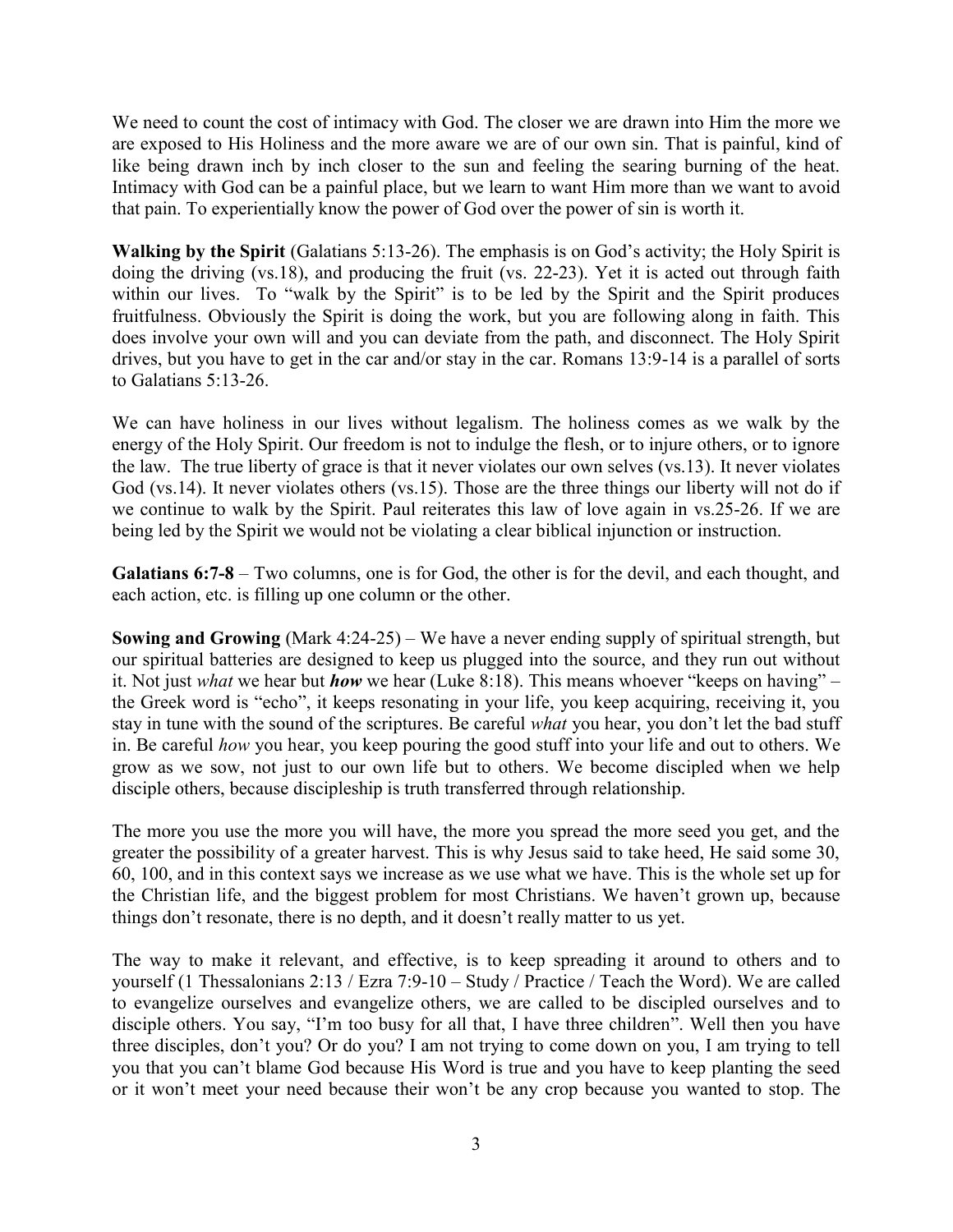problem for Christians is if and how the seed is used. The reason we have no harvest isn't something blocking the soil, it is that we don't use what we have. What we use to minister that comes from what we have heard is going to reflect how we are spiritually fed ourselves.

Filled with the Spirit (Ephesians 5:18) – some people urge this as the answer to all our struggles, and in truth, it is what we need, to be filled with the Spirit. However, this is not speaking primarily of some instantaneous event, but rather a process, a lifestyle, as clearly seen in the verses that follow (vs.19-21), which show the context of being filled (cf. Colossians 3:12- 17). The truth is that all Christians are Spirit filled to various degrees. Being filled is a process, it can be an instance, but it is spoken of more in terms of what is going on in your life, what you are being filled with. The fruit of the Spirit is indicative of how much you are filled.

**Two Enemies of True Sanctification** – When we have a real grasp on what sanctification is and how it is manifest in the believer, we understand the two sides of sanctification, that this is a dual effort with God (Philippians 2:12-13). When we focus too far to one side or the other of that equation, we end up with one of two classic errors, which we see manifest almost continually as an emphasis in some corner of the church.

## **Pietism**

- Pietism is the notion that sanctification (holiness) is a purely human work.
- Produced by too much emphasis on the human side of the equation.
- Pietism is a totally active approach to sanctification. It is up to you to defeat sin.
- This is manifest in various forms of legalism and asceticism, like the religion of the Pharisees, and the monasticism of medieval Christianity. It is also related to the effort of some to reintroduce the "social" gospel, whereby our good works for the poor and the marginalized are seen as the prime motivator towards godliness.
- Operative phrase: Go and get God

## **Quietism**

- Quietism is the view that sanctification doesn't occur until we give up striving for it.
- Produced by too little emphasis on the human side of the equation.
- Quietism is a totally passive approach to sanctification; it is an attempt to become holy by abandoning all effort and simply "trusting" God to remove the temptation to sin.
- This is manifest in the Deeper Life movements. Today we can see this manifested in movements whose focus in on a crisis experience which they say leads to entire sanctification, or those who promote entire consecration as an event.
- Operative phrase: Let go and let God

The truth is that sanctification is an ongoing struggle where we ask God to give us the will to win. The truth is that we are simultaneously justified yet sinful. There is no shortcut to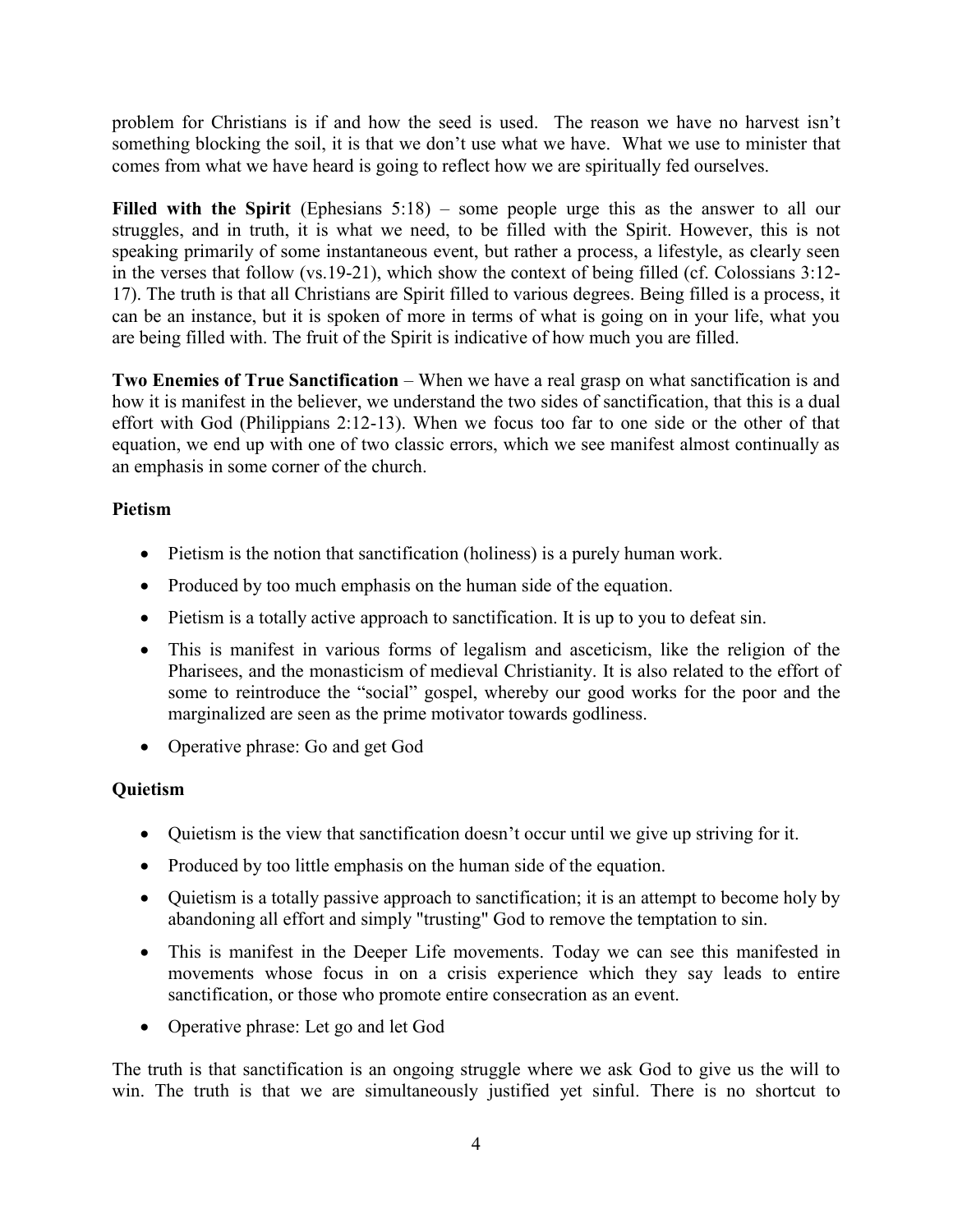sanctification, and yet there is no hard road we have to travel without God. The operative phrase: Don't let go of God. To walk with God in "fear and trembling" (Philippians 2:12) is to understand that we will always be in a battle, but also understanding that God will give us the increased will to put on the deeds of holiness as we become closer to Him (James 4:5-8).

**Galatians 2:20** – The cross of Christ is not merely a distant historical fact; it is an event that we were a part of, personally and directly and powerfully. So, when Paul says Christ was crucified, he says that Christ crucified him also. The doctrine of our union with Christ means that every single Christian was also crucified with Jesus on the cross.

**Remind**: "*I have been crucified with Christ*" – Paul says it is a fact, I have actually already been crucified by God with Jesus Christ; God crucified me and I didn't do it myself; it happened and was completed in the past, once and for all, and never needs repeating. All my sins past, present and future were placed upon Him two thousand years ago on the Cross. Jesus died in my place and also I died with Him. So by Christ's death and mine with Him I have died to sin (Romans 6:4-11). It is a fact of history that Jesus Christ died on the cross. It is also a fact of history that the believer died with Him. But we are not only dead to sin; we are also alive in Christ.

**Renew**: "*It is no longer I who live, but Christ who lives in me*" – We have been raised from the dead and now walk in the power of His resurrection. We walk in "newness of life" because we share His life. Christ's life is what I am to now live, not my own. Sin wants to be our master. It tries to get us to act like our old nature, and always seeks to control us. But in Jesus Christ, we died to sin; and the old nature was crucified. Christ's strength is what I now draw upon not my own. Paul was not describing an experience we should try to emulate or strive for; he was stating a fact. The practical experience comes as we yield to Christ's control (Romans 12:1-2).

**Repent**: "*And the life which I now live in the flesh I live by faith in the Son of God*" – What kind of life is this? It is a life of faith, a saving faith that leads to a living faith. Walking by faith, this is what it means to walk in the Spirit. Paul didn't tell his readers to feel as if they were dead to sin, or even to understand it fully, but to act on God's Word and claim it personally. God does not command us to become dead to sin. He tells us that we are dead to sin and alive unto God, and then commands us to act on it. Even if we do not act on it, the facts are still true. Repentance and faith are two sides of same coin. We walk towards this truth; repentance and faith.

**Rest**: "*Who loved me, and gave himself for me*" – Christ loved me, but to get me into heaven He had to give Himself for me. That truth should course through the heart and mind of every believer. We need to remember over and over again that the past work of Christ's death on the cross saved me and keeps me. Christ's work in the past means I can work in His power in the present. You can also look at these four phrases backwards.

We remind ourselves of this truth, we renew our minds around this truth, we repent towards this truth, and we rest in this truth. Thankfully, we can turn around and start going the other way (1 John 1:9). We repent, reminding ourselves of the truth, and then we renew your mind, not so you can try harder, but so you can be free, so while we walk we can rest.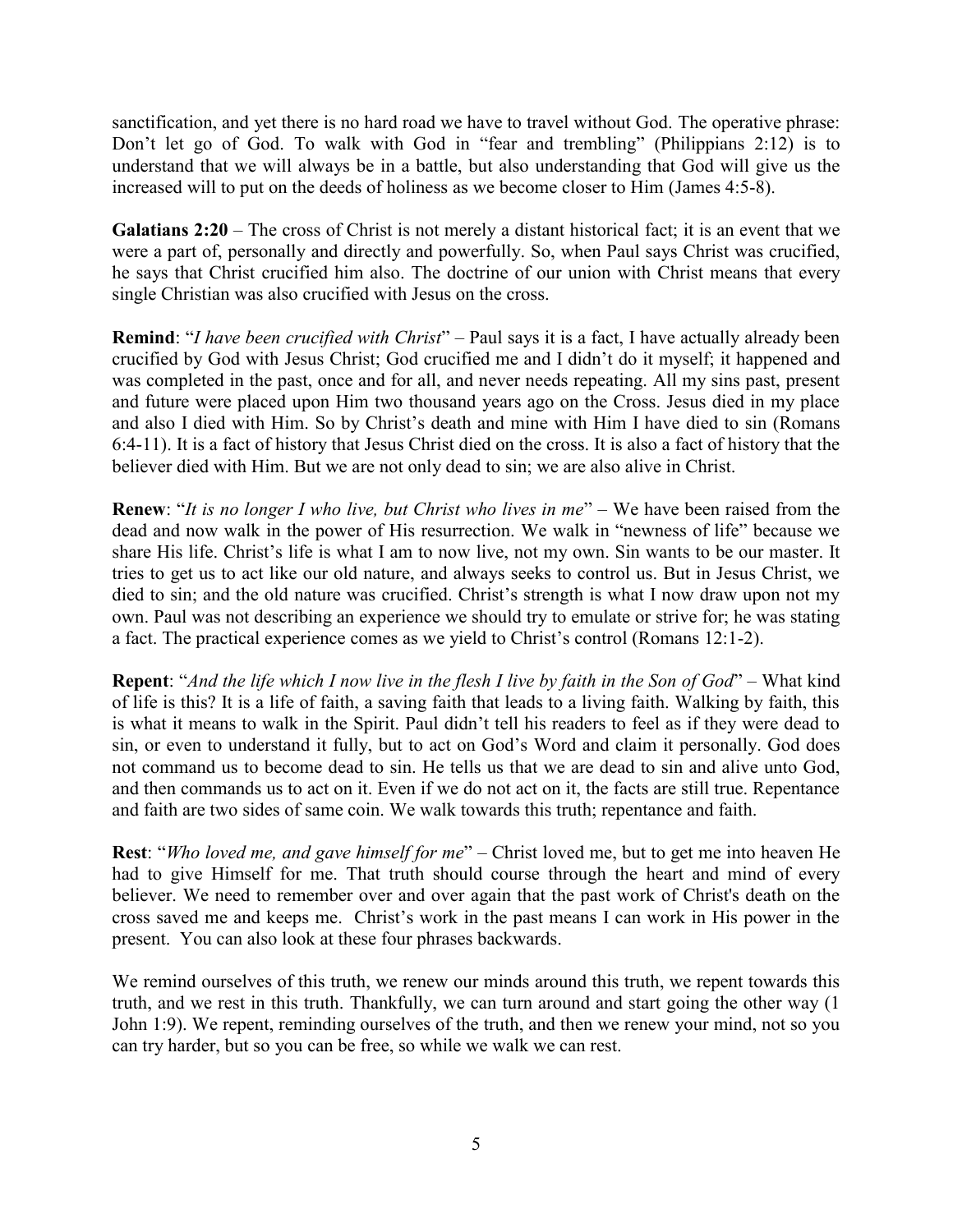The right thing to do is to put the focus on the finished, completed work of Christ, which points us away from ourselves. Then you find yourself gradually crawling out of spiritual depression and wanting to do the things God calls us to do. This isn't a result of more Law in my life, but more Gospel.

Emphasizing the Law (what God requires) without the Gospel (what God has done) makes us realize that we can't do what God requires, so we give up trying. When the remedy to the Law (Gospel) is not presented, the hearer is left without any power to perform good works. Only the Gospel gives the power to obey. I know what to do; I need the power to do it.

Law begins with the question as to what man ought to do; grace begins with the question as to what God has already done. Faith acts on that. But many think that when the Bible tells us to work out our salvation, it means go out and get what you don't have – get more patience, strength, joy, love, and so on. But after reading the Bible more carefully we understand that real Gospel fruit happens, not as we "work harder" but only as we continually rediscover the Gospel. You could put it this way: rediscovering the Gospel is the hard work we're called to.

Christians need the Gospel as much as non-Christians do. Many problems come because we tend to lose and forget the Gospel. But we make progress as we continually grasp and apply the Gospel in deeper ways. The Gospel shows us that our spiritual problem lies not only in failing to obey God, but also in relying on our own obedience to make us fully acceptable to God, ourselves and others.

Character flaws develop when we try to be our own savior through our performance. Proud personalities come from basing our identity on our performance and thinking we are succeeding. Depressed personalities come from basing our identity on our performance and thinking we are failing. Instead of resting in Christ, we are actually resisting Christ.

Belief in the Gospel is not just the way to enter the kingdom of God; it is the way to address every obstacle and grow in every aspect. It creates a radical new dynamic for discipline and obedience. First, the knowledge of our acceptance in Christ makes it easier to admit we are flawed because we know we won't be cast off if we confess the true depths of our sinfulness. Second, it makes obeying God a thing of beauty instead of a burden. We delight and imitate the one who has saved us rather than try to get His attention or gain His favor. We now run the race with grace and in faith, "for the joy that is set before us" rather than "for the fear that comes behind us." Believe the gospel: that is how we can keep our eyes on the target.

You see, the secret of the Gospel is that we become more spiritually mature when we focus less on what we need to do for God and focus more on all that God has already done for us. The irony of the Gospel is that we actually perform better as we grow in our understanding that our relationship with God is based on Christ's performance for us, not our performance for Him.

One reason we don't grow in ordinary, grateful obedience as we should is that we fail to remember God's love for us in the Gospel. If we lack the assurance that His love is meant to supply, our failures will handcuff us to yesterday's sins, and we won't have faith or courage to fight against them, or the love for God that's meant to empower this war.